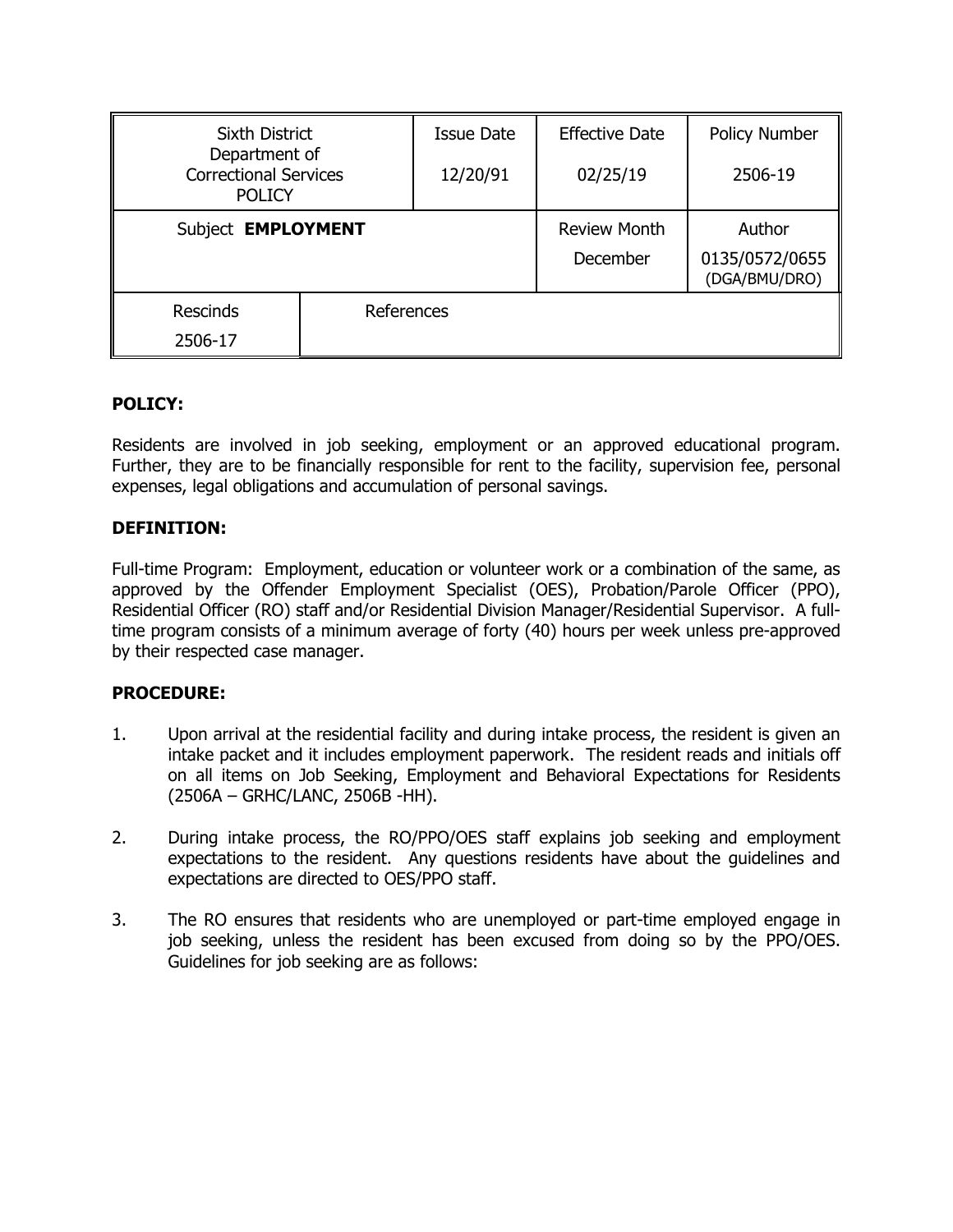#### **POLICY NUMBER 2506-19 PAGE 2 OF 4**

## **PROCEDURE:** (continued)

- A. General hours of Job Seeking Activities: Regular job seeking hours are 0800 to 1700, Monday through Friday. Job seeking outside of those hours or on weekends is by approval of PPO/OES. Residents are generally limited to no more than four (4) hours at one time outside of the Center during job search activities. Residents are to return back to the center for lunch and supper times unless approved otherwise. Residents cannot do community service projects during job seeking hours unless they are working full-time or the resident has been previously directed to go on a community service project instead of job seeking.
- B. Residents are expected to make six (6) to sixteen (16) verifiable job contacts per day, depending upon the mode of transportation (by ride, by bus, by bike, etc.) or determined by the residential handbook in which that resident resides at.
- C. Conduct During Job Search Activities: **Residents may not shop, eat, hang out, visit with friends/relatives, go into private residences, or conduct any personal business while job seeking**. Residents job seek alone and not go to the same location together. Residents abide by rules set by NTS, public transit, JARC, and Iowa Workforce Development.
- D. Residents document the name of the person contacted, action taken, and time in/out on the Job Seeking Furlough (2506C – GRHC/LANC), allowing staff to verify the contact.
- E. Residents are required to job seek in the order identified on the Job Seeking Furlough.
- 4. The Residential staff approves job seeking furloughs as follows:
	- A. The resident turns into staff a completed kiosk passes by curfew the evening before, for use the following day. Separate kiosk passes are to be made for AM and PM job search.
	- B. The RO on the midnight shift approves or denies locations based on approved job seeking areas and limitations.
	- C. The kiosk pass may be adjusted by any RO staff on day shift, depending upon mode of transportation (bus routes) or medical/treatment needs. RO ensures that employment passes in kiosk that job seeking location and times are satisfactory.
	- D. The RO retains one (1) copy of the form for the duration of the resident's Job Seeking Furlough. The resident takes the original of the form on furlough and lists the persons contacted, time in/time out and action taken on the form as contacts are made.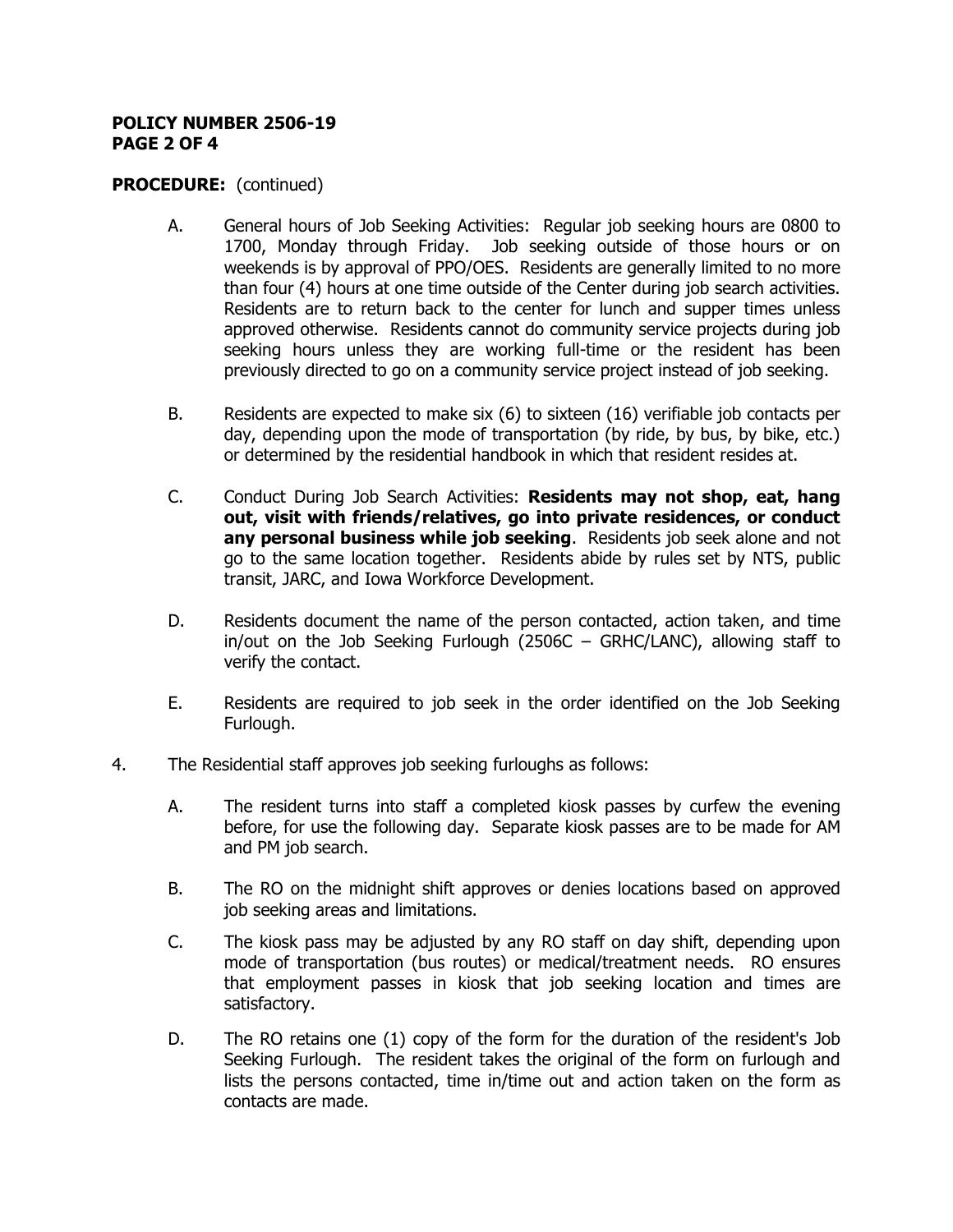#### **POLICY NUMBER 2506-19 PAGE 3 OF 4**

## **PROCEDURE:** (continued)

- E. In general, the resident uses one mode of transportation while job seeking. The desired mode of transportation is approved by Residential staff prior to the resident leaving the facility to job seek.
- F. The RO checks the resident out on kiosk in ICON.
- 5. Periodic telephone and/or visual checks are made by staff of residents who are job seeking to ensure compliance with the job seeking pass and facility rules. Staff completes such checks by:
	- A. Telephoning locations after the resident has returned to the facility to verify that the resident made the contact as documented.
	- B. Going to the approved locations to physically see the resident and documenting the visual in ICON.
- 6. The RO/PPO/employment staff determines whether to approve resident employment and any changes to the status of the employment. Employment changes/switching jobs are approved only if the proposed job is more beneficial to the resident's program.
- 7. In reviewing prospective resident employment, the RO/PPO/employment staff considers the resident's criminal history, previous difficulties which negate certain types of jobs, overall program expectations/restrictions, and career goals, as well as the usual factors of wages, location and resident qualifications.
- 8. The PPO may approve an employment program of less than full-time if compelling circumstances warrant it (resident limitations, concurrent educational program, etc.). RO/PPO/employment staff may approve residents to work up to a maximum of sixty (60) hours per week. Any hours the resident works over sixty (60) is approved in advance by the PPO.
- 9. If the RO/PPO/employment staff considers the resident's prospective employment as appropriate, staff contacts the employer to verify the job, and completes all sections of the Client Employment Information (2506D – GRHC/LANC, 2506E – HH).
- 10. The RO/PPO staff meets with the resident, explains the employment sign-out process, approves transportation arrangements, assigns travel time to and from the job, obtains the resident's signature and signs the Client Employment Information form.
	- A. The original form is forwarded to the PPO and copies are made for the resident and RO/employment staff (for placement in the Employment Sign Out Folder). The RO staff show the resident his work folder and the paperwork it contains. Hope House forms are kept in the resident's file.
- 11. The RO/PPO/employment staff completes the employment screen and approved destinations screen in ICON.